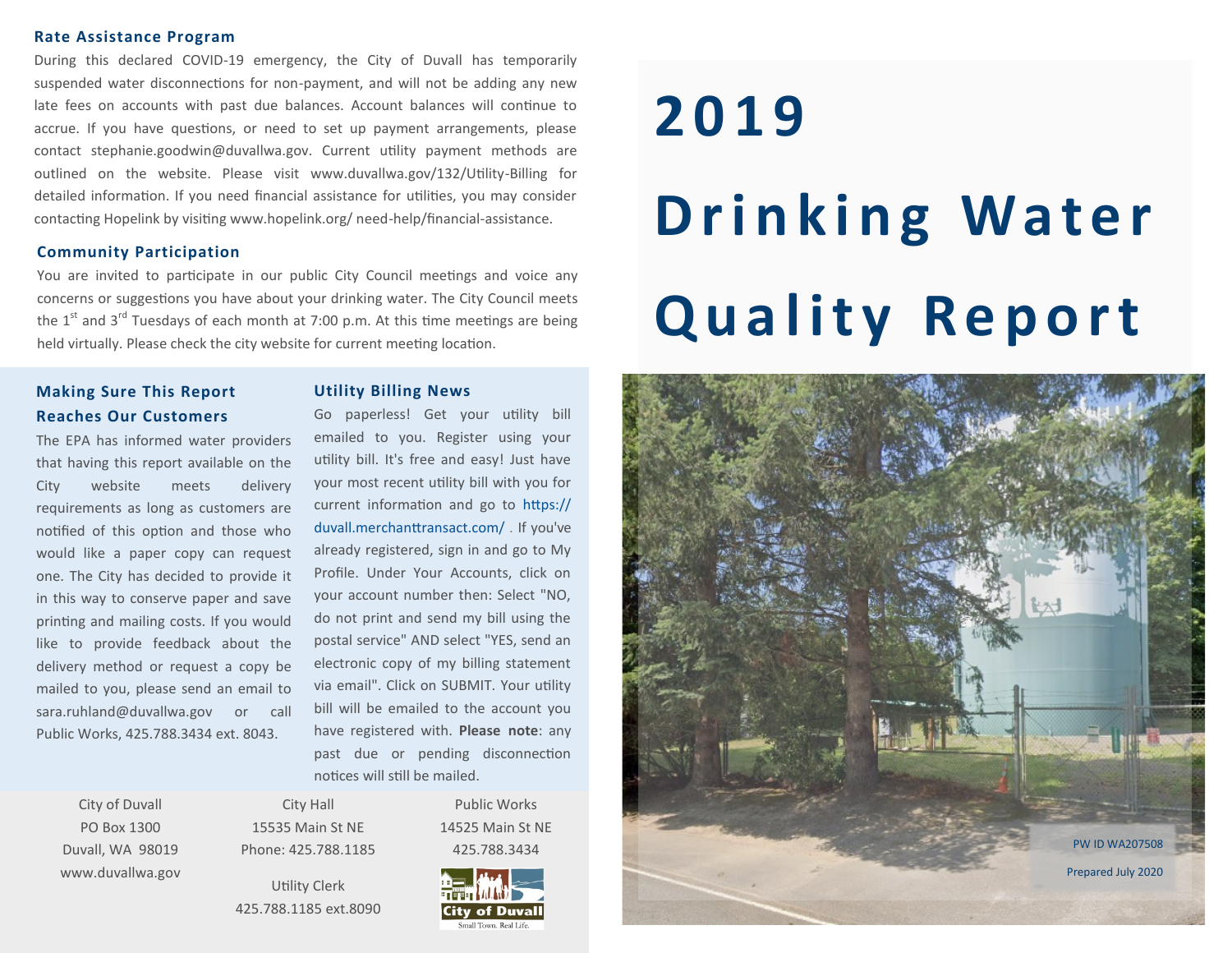## **Where your water comes from**

Duvall is proud and pleased to provide you with our annual drinking water quality report. Duvall's water system contains two supply stations, 41 miles of water main, 15 pressure reducing stations, pump station and two water reservoirs totaling 2.7 million gallons (MG) of water storage. It takes much effort, care and expertise to manage your water system. Maintaining clean and reliable drinking water is an essential priority for Duvall. Ongoing testing and infrastructure improvements to our system help ensure that the quality of the City's water. We are committed to protecting this valuable resource - now and for future generations.

The City purchases all of its water from Seattle Public Utilities (SPU). SPU provides many cities and water districts with water from two watersheds, the Cedar and the Tolt. All of Duvall's water comes from the Tolt Watershed. Both SPU and Duvall monitor and test it to maintain high quality. There are seven sample stands throughout the city that SPU and Duvall use to test the quality of our drinking water every day.

## **Drinking Water Sources**

The sources of drinking water (both tap water and bottled water) include rivers, lakes, streams, ponds, reservoirs, springs, and wells. As water travels over the surface of the land or through the ground, it dissolves naturally occurring minerals, and, in some cases, radioactive material, and can pick up substances resulting from the presence of animals or from human activity.

## **Ensuring Safe Tap Water**

To ensure that tap water is safe to drink, the Environmental Protection Agency (EPA) and / or the Washington State Department of Health (DOH) prescribes regulations that limit

the amount of certain contaminants in water provided by public water systems. Food and Drug Administration (FDA) and / or the Washington State Department of Agriculture regulations establish limits for contaminants in bottle water that must provide the same protection for public health.



## **Special Health Needs**

Some people may be more vulnerable to contaminants in drinking water than the general population. Immuno-compromised persons such as persons with cancer undergoing chemotherapy, persons who have undergone organ transplants, people with HIV/AIDS or other immune system disorders, some elderly, and infants can be particularly at risk from infections. These people should seek advice about drinking water from their health care providers. EPA / Centers for Disease Control guidelines on appropriate means to lessen the risk of infection by Cryptosporidium and other microbial contaminants are available from the EPA's Safe Drinking Water Hotline.

**Other Useful Tolt Data:** Water Hardness = 1.27 Grains / Gallon (this water is soft)

PH = 8.18

Alkalinity =  $19.7$  mg

## **Definitions:**

#### **1 ppm =***1000 ppb*

**MCL:** *Maximum Contaminant Level -* The highest level of a contaminant that is allowed in drinking water. MCLs are set as close to the MCLGs as feasible using the best available treatment technology.

**MCLG:** *Maximum Contaminant Level Goal -* The level of a contaminant in drinking water below which there is no known or expected risk to health. MCLGs allow for a margin of safety.

**MRDL:** *Maximum Residual Disinfectant Level -* The highest level of a disinfectant allowed in drinking water. There is convincing evidence that addition of a disinfectant is necessary for control of microbial contaminants.

### **Cross Connection Control Program**

The purpose of a Cross Connection Control Program is to keep unsafe water from mixing with the potable water supply. Duvall

maintains a database of assemblies installed throughout the City. We monitor all testing and send customers an annual reminder notice. Your efforts in performing required testing is essential to protecting our drinking water.

Backflow assemblies fail for a variety of reasons. That's why state law requires them to be tested annually by a certified tester - to ensure that the assemblies will function if there is a backflow event.

Garden Hoses can be hazardous to the water quality in your home. To prevent backflow and keep your water safe **DO NOT**:

- Submerge a garden hose into anything that you would not want to drink.
- Use hose-end applicators to apply garden chemicals to your yard.

When not in use, keep the hose bibs on the house in the "off" position. The spray nozzle at the end of the hose is not a safe shut off. If you have an automatic sprinkler system you most likely have a double check valve assembly that requires annual maintenance and testing. Anyone curious to find out more can call 425.939.8042 to discuss.



**MRDLG:** *Maximum Residual Disinfectant Level Goal -* The level of a drinking water disinfectant below which there is no known or expected risk to health. MRDLGs do not reflect the benefits of the use of disinfectants to control microbial contaminants.

#### **NA:** *Not Applicable*

*microgram per liter*

**ND:** *Not Detected* **NTU:** *Nephelometric Turbidity Unit -* Turbidity is a measure of how clear the water looks. The turbidity MCL that applied to the Cedar supply in 2019 is 5

NTU, and for the Tolt supply it was 0.3 NTU for at least 95% of the samples in a month. 100% of Tolt samples in 2019 were below 0.3 NTU.

**ppm:** 1 part per million = 1 mg/L = 1 *milligram per liter*

**ppb:** *1 part per billion = 1 ug/L = 1* 

**TT**: *Treatment Technique -* A required process intended to reduce the level of a

contaminant in drinking water.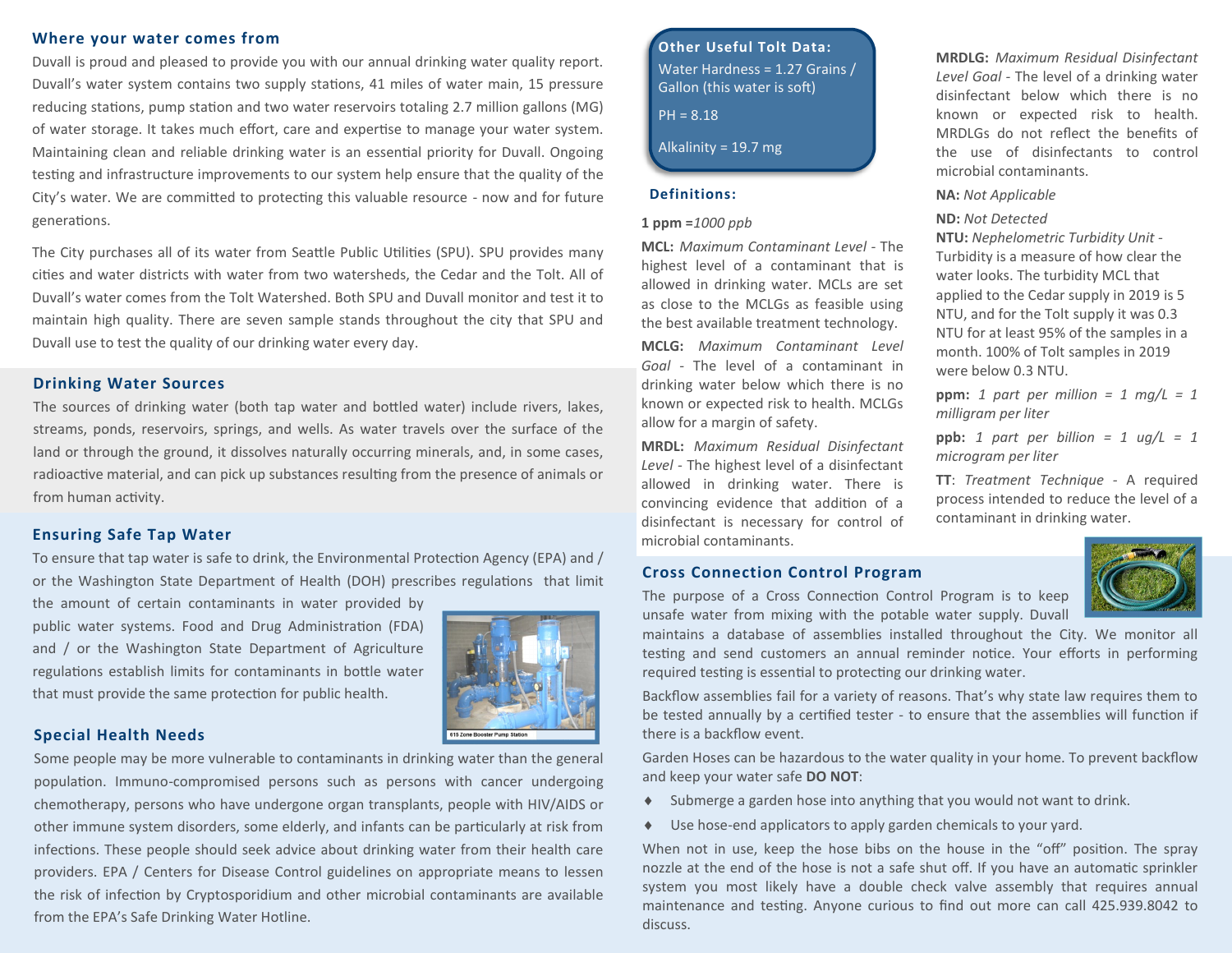## **2019 Results**

The results of monitoring in 2019 are shown in the following tables. These results are parameters regulated by federal and state agencies. For other water quality information please contact the Public Works Department. We can also send you a list of the more than 200 compounds for which we tested for but did not find in our drinking water supplies. Water quality data for non-regulated parameters are also provided on SPU's website: [https://www.seattle.gov/utilities/services/water/water](https://www.seattle.gov/utilities/services/water/water-quality)-quality.

Water quality monitoring data can be difficult to interpret. To make all the information fit into one table, we use many acronyms that are defined within this report.

| <b>2019 Water Quality Monitoring Results</b> |              |                |                  |                                     |                       |                                                |  |  |  |  |
|----------------------------------------------|--------------|----------------|------------------|-------------------------------------|-----------------------|------------------------------------------------|--|--|--|--|
|                                              | EPA's        |                |                  | <b>Levels in Tolt Water</b>         |                       |                                                |  |  |  |  |
| <b>Detected Compounds</b>                    | <b>Units</b> | <b>MCLG</b>    | <b>MCL</b>       | Avg.                                | Rng.                  | <b>Typical Sources</b>                         |  |  |  |  |
| <b>Raw Water</b>                             |              |                |                  |                                     |                       |                                                |  |  |  |  |
| <b>Total Organic Carbon</b>                  | ppm          | <b>NA</b>      | <b>TT</b>        | 1.1                                 | $1.0 \text{ to } 1.3$ | Naturally present in the<br>lenvironment       |  |  |  |  |
| <b>Finished Water</b>                        |              |                |                  |                                     |                       |                                                |  |  |  |  |
| Turbidity                                    | <b>NTU</b>   | <b>NA</b>      | <b>TT</b>        | 0.03                                | 0.01 to 0.17          | Soil runoff                                    |  |  |  |  |
| <b>Arsenic</b>                               | ppb          | $\Omega$       | 10               | 0.4                                 | $0.3$ to $0.4$        | Erosion of natural deposits                    |  |  |  |  |
| Barium                                       | ppb          | 2000           | 2000             | 1.3                                 | 1.1 to 1.5            | Erosion of natural deposits                    |  |  |  |  |
| Bromate                                      | ppb          | $\mathbf{0}$   | 10               | 0.2                                 | ND to 2               | By-product of drinking<br>water disinfection   |  |  |  |  |
| <b>Nitrate</b>                               | ppm          | 10             | 10               | 0.11                                | One sample            | Erosion of natural deposits                    |  |  |  |  |
| <b>Chromium</b>                              | ppb          | 100            | 100              | 0.2                                 | ND to 0.24            | Erosion of natural deposits                    |  |  |  |  |
| Fluoride                                     | ppm          | $\overline{4}$ | $\overline{4}$   | 0.7                                 | $0.6$ to $0.8$        | Water additive, which<br>promotes strong teeth |  |  |  |  |
| Coliform, Total                              | $\%$         | $\Omega$       | 5%               | $\Omega$                            |                       | Naturally present in the<br>lenvironment       |  |  |  |  |
| Total Trihalomethanes                        | ppb          | <b>NA</b>      | 80               | 29.0                                | $21.2 - 35.7$         | By-products of drinking                        |  |  |  |  |
| Haloacetic Acids(5)                          | ppb          | <b>NA</b>      | 60               | 21.3                                | $14.8 - 28.6$         | water chlorination                             |  |  |  |  |
| Chlorine                                     | ppm          | $=4$           | MRDLGMRDL =<br>4 | $Avg = 0.87$<br>$Rng = 0.76 - 1.01$ |                       | Water additive used to<br>control microbes     |  |  |  |  |

## **Report Illicit Discharges or Spills**

All city storm drains flow into natural waterways. So it is very important to report illegal dumping or even accidental spills in our roadways, storm systems or natural waterways.

**Business Hours 7:00 - 3:30 PM, M-F: 425.939.8040**

**After Hours: 425.419.3748** (Emergency Only)

Non-emergency information may also be sent to *stormwater@duvallwa.gov.*



## **Contaminants and Regulations**

Washington's Source Water Assessment Program is conducted by the DOH Office of Drinking Water. According to the DOH, all surface waters in Washington are given a susceptibility rating of "High", regardless of whether contaminants have been detected or whether there are any sources of contaminants in the watershed. Information of the source water assessments is available from the DOH website at: [https://fortress.wa.gov/doh/swap/.](https://fortress.wa.gov/doh/swap/) 

Drinking water, including bottled water, may reasonably be expected to contain at least small amounts of some contaminants. The presence of contaminants does not necessarily indicate that water poses a health risk. More information about contaminants and potential health effects can be obtained by calling the EPA's Safe Drinking Water Hotline, **1.800.426.4791**.

Since both watersheds are publicly owned, SPU is able to vigorously protect it's watersheds through a comprehensive watershed protection program. Even so, there is always some potential for natural sources of contamination. In Duvall's surface water supplies, the potential sources of contamination include:

- Microbial contaminants, such as viruses, bacteria, and protozoa from wildlife;
- Inorganic contaminants , such as salts and metals, which are naturally occurring; and
- Organic contaminants, which result from chlorine combining with the naturally occurring organic matter.